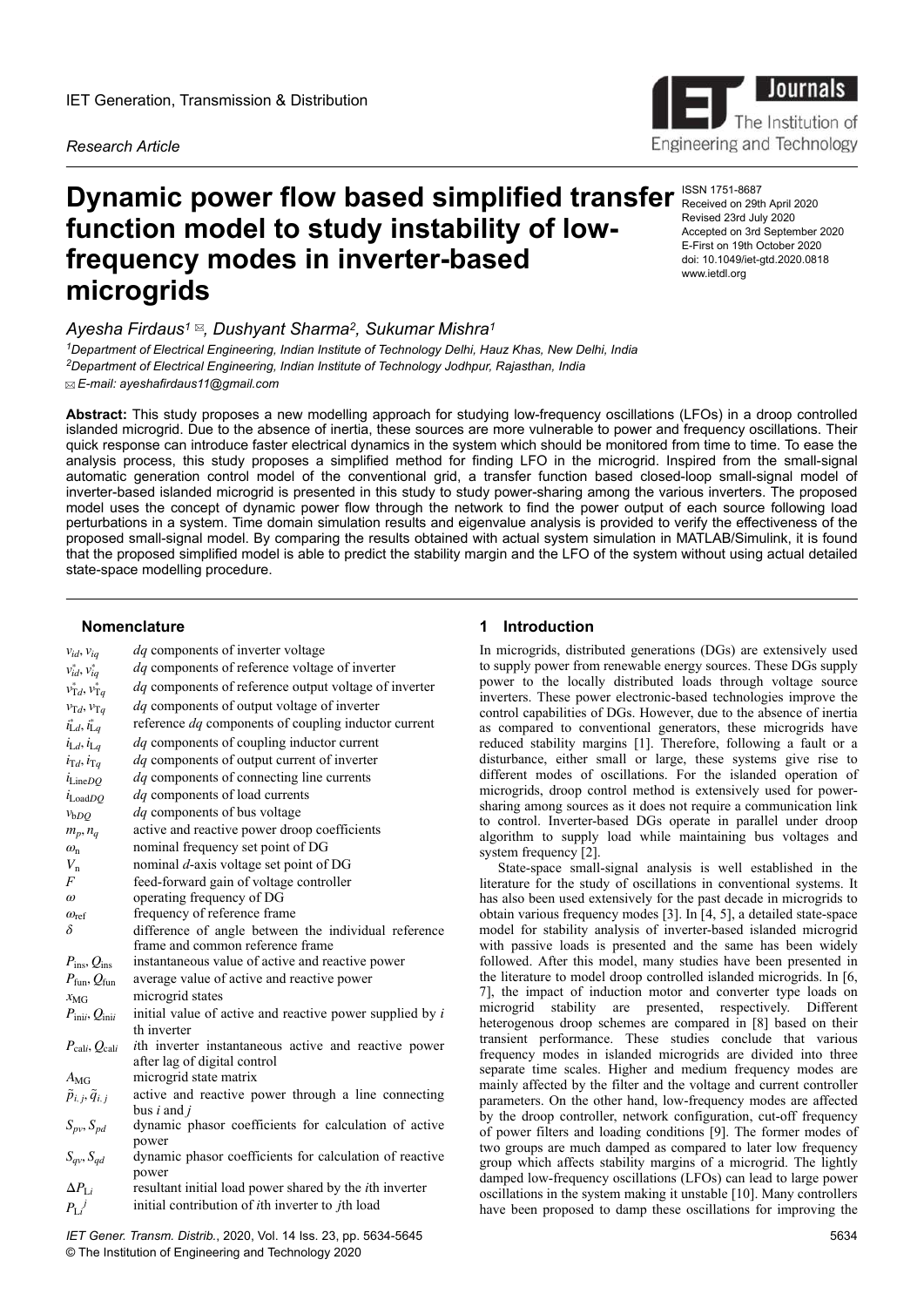stability margins of a microgrid [11–14]. Studies based on optimisation of droop controller parameters for improved transient response are also presented in [15–17]. The literature mentioned so far make use of state-space small-signal representation based stability analysis which accurately computes the system oscillations. However, such type of analysis is very complex especially for inverter-based DG systems. This is because of the fact that such systems involve detailed modelling due to the electrical time constants associated with them. It involves a large number of differential equations and algebraic equations to be linearised and solved for calculating different frequency modes which increases the dimensionality of the model and makes the process computationally difficult for larger systems. Hence the process of deciding the stability margin for the inverter-based systems and obtaining the frequency modes becomes quite complex.

To solve the aforementioned problem related to a detailed modelling approach, many authors have come up with model order reduction (MOR) techniques for simpler analysis such that only those states which affect the LFO are considered in modelling and rest others are neglected. In [18–20], authors have presented a reduced-order model for inverter-based microgrids using singular perturbation theory. Krons reduction of network-based reducedorder model is presented in [21, 22] for stability analysis of such systems. The various MOR techniques have reduced the order of system state matrix, however, reducing states still require further computations like calculation and inversion of state matrix. Moreover, these techniques give results with lesser accuracy [23].

In microgrids which are converter dominated, network dynamics also play a vital role in the low-frequency dynamics as the power output of each inverter is actually dependent on the network dynamics and hence, it is essential to include network dynamics in such studies [23]. In [23], keeping in view the importance of network dynamics, a concept of the dynamic phasor is applied to predict the stability margin of two droop controlled inverters. The dynamic phasor approach proposed in [23] is much simpler than MOR techniques and also, it is fair enough in predicting the stability margin. However, the model is not generalised enough to be applied on any larger systems having multiple inverters and loads at different connection points in a microgrid. The model proposed in [23], computes the stability of the system when two inverters are connected to a common bus. The dynamics of the inverters are presented with reference to the common bus but the model is not extended to study the dynamics of the inverters with each other for a system having multiple inverters connected at different buses. In view of the above, the following points can be concluded as the limitations of the existing modelling methods.

• The development of the small-signal model of a complete microgrid is a complex mathematical process and the complexity increases with increase in the number of inverters, lines, and loads. Due to the fast nature of static sources, the network needs to be considered as well in the small-signal study. This leads to the requirement of linearisation of a large number of state equations and the system becomes complex.

• MOR techniques can help in reducing the number of states but the mathematical complexity is still there. Further, these techniques give results with lesser accuracy [23].

• Although [23] presents a simple yet accurate method to include the dynamics of the network in a simplified model, the dynamic phasor based method presented in [23] studies only the interaction of the sources with a reference bus. However, the power oscillations in a droop controlled microgrid are seen among the sources where one source oscillates with respect to others. This is not studied in [23]. It is shown further in this paper that observing the dynamics with reference to a fixed bus may give inaccurate results if the bus magnitude and angle are not maintained constant. The authors' believe that the philosophy may work in gridconnected systems as the grid maintains the bus voltage magnitude and angle, but the same may not give accurate results in autonomous systems.

• Further, in [23] the sources are assumed to be connected to a common bus whose voltage is assumed as the reference. As discussed previously, the same may give erroneous results. Moreover, in a practical system, all sources may not be connected to a common bus and therefore, LFO for any general microgrid may not be studied by this method alone.

• In [23], the power sharing at the instant of load perturbation is not discussed. In what proportion the load power is supplied by each source at the instant of load perturbation impacts the system dynamics. The same is missing in [23]. To the best of authors' understanding, there is not enough literature that presents how power is shared among multiple sources at the instant of load perturbation followed by the dynamics that make the power equal or that make the system stable/unstable as per the droop coefficient.

• Reference [23] also does not consider a transfer function to account for the delay in the measurement of quantities and achieving the desired control. It is shown further in this paper that this transfer function plays a critical role in modelling the system dynamics with the dynamic phasor model.

## *1.1 Contribution*

Keeping the above-mentioned challenges in view, the contribution of the present work is to develop a new model to study the LFO in an inverter-based microgrid which addresses the following objectives:

• To develop a model which is simple in implementation, and mathematical complexity needed to develop the same is reduced.

• To develop a model which enables the study of both initial power outputs of the sources and the steady-state results and also, enables both time-domain and frequency-domain studies as the proposed model is a linearised model.

• To develop a model which can study the interaction among all the sources in the microgrid and at the same time, which is generalised and which can be easily be extended if the number of sources change.

Bridging the gaps of model developed in [23] and to meet the objectives mentioned above, authors have proposed a transfer function based closed loop simplified model to study the LFO. Concept of dynamic phasors can be extended to obtain the dynamic power flows through various lines in the network with load perturbations at different connection points. Thus, interaction among various inverters through connecting lines can be obtained based on these dynamic power flows. The proposed model is not based upon any MOR techniques, rather this method directly develops a simplified model which only takes into consideration the system dynamics which are responsible for LFO and thus making it simpler as compared to other methods developed in literature so far. The proposed model is inspired by the well-known automatic generation control (AGC)/automatic load frequency control model in which change in tie-line power flow is obtained based on the difference in angles of the buses as a result of the frequency difference in the two areas to which the tie-line is connected. The change in tie-line power flow adds to the source in one area while it adds to the load in the other area [24, 25]. This concept is used to calculate the power flow between two inverterbased sources and then the change in power flow adds as a load to one inverter while it adds as a source (negative load) to the other inverter.

## *1.2 Organisation*

The rest of the paper is organised as follows. Section 2 contains test microgrid description and its control architecture used for simulation. The small signal and sensitivity analysis based on conventional approach is presented in Section 3. Section 4 presents step by step procedure to develop the proposed simplified small signal model for stability analysis. Time domain and frequency domain results are presented in Section 5 followed by conclusion of the paper in Section 6.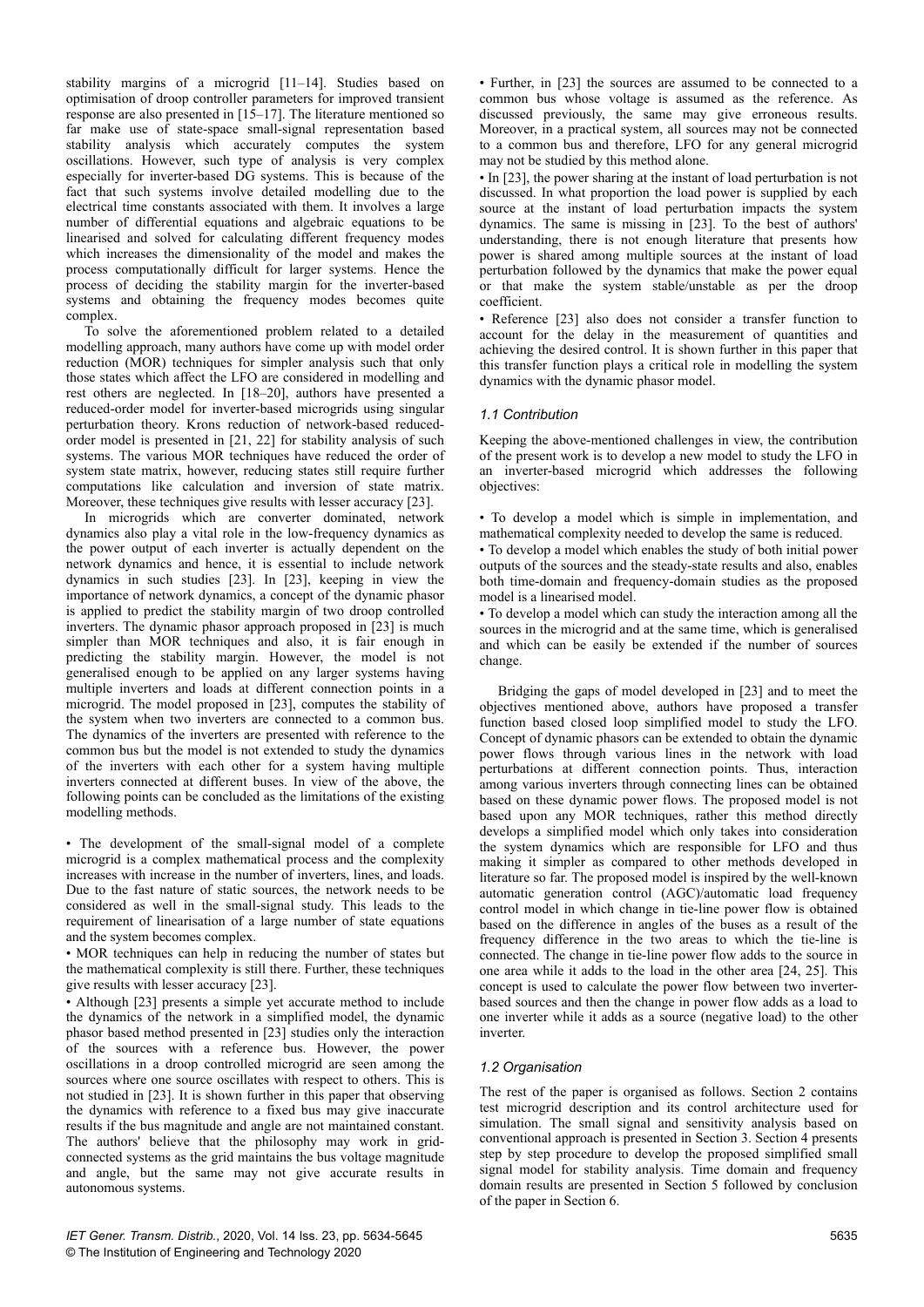

**Fig. 1** *Test microgrid with inverter controls (a)* Test system under study, *(b)* Block diagram of inverter control, *(c)* Droop

## **2 Test system structure and mathematical modelling**

The simulated microgrid is a 220 V per phase RMS, 50 Hz three phase system as shown in Fig. 1*a*. The test system parameters are given in Table 1. It consists of three inverter-based DGs which are working in parallel to maintain frequency and bus voltages in the system. The frequency and voltage droop based primary control is used for firing inverters which supply two passive loads connected at bus 1 and 3. The overall control philosophy for autonomous inverters used for simulation is same as given in [10]. The complete block diagram of inverter control is shown in Fig. 1*b*. To avoid redundancy, only relevant equations and schematic are shown and complete control structure can be found in [10].

The instantaneous power at the output of the inverter is calculated and then passed through a low pass filter to extract the fundamental component. The resultant power is now given to the droop controller for obtaining reference frequency and voltage for an individual inverter as shown in Fig. 1*c*. The governing equations are given as:

$$
\omega = \omega_{\rm n} - m_p * P_{\rm fun}
$$
  
\n
$$
v_{\rm Td}^* = V_{\rm n} - n_q * Q_{\rm fun}
$$
\n(1)

| Table 1 | Test system parameters |  |
|---------|------------------------|--|
|---------|------------------------|--|

| Parameter                            | Notation            | Value                    |
|--------------------------------------|---------------------|--------------------------|
| resistance of output filter          | $R_{\rm f}$         | $0.1 \Omega$             |
| inductance of output filter          | $L_{\rm f}$         | $1.35$ mH                |
| capacitance of output filter         | $C_{\rm f}$         | 50 $\mu$ F               |
| resistance of coupling branch        | $R_c$               | $0.03 \Omega$            |
| inductance of coupling branch        | $L_{\rm c}$         | $0.35$ mH                |
| impedance of line 1                  | $Z_{\text{Line12}}$ | $0.23 + 0.1j \Omega$     |
| impedance of line 2                  | $Z_{\text{Line23}}$ | $0.35 + 0.58$ j $\Omega$ |
| voltage controller proportional gain | $K_{\rm pv}$        | 0.1682                   |
| voltage controller integral gain     | $K_{\rm iv}$        | 189.345                  |
| current controller proportional gain | $K_{\text{pc}}$     | 13.5716                  |
| current controller integral gain     | $K_{i}$             | 1005.310                 |
| cut-off frequency of low pass filter | $\omega_{\rm c}$    | 31.41 rad/s              |

where  $\omega$  and  $v_{\text{Td}}^*$  are the new reference frequency and voltage, respectively, after introducing droop into the nominal quantities  $\omega_n$ and  $V<sub>n</sub>$ . The voltage reference for  $q$ -axis is assumed to be zero so that output voltage magnitude would be aligned with *d*-axis of the inverter reference frame [4, 5]. Active and reactive power droop coefficients are represented by  $m_p$  and  $n_q$ , respectively, which are defined as the change in frequency and voltages per unit rated power of the DG.  $P_{\text{fun}}$  and  $Q_{\text{fun}}$  are fundamental power obtained from a low pass filter as given by:

$$
P_{\text{fun}} = \frac{\omega_{\text{c}}}{s + \omega_{\text{c}}} * (P_{\text{ins}})
$$
  

$$
Q_{\text{fun}} = \frac{\omega_{\text{c}}}{s + \omega_{\text{c}}} * (Q_{\text{ins}})
$$
 (2)

The instantaneous power used in the above relation ( $P_{\text{ins}}$  and  $Q_{\text{ins}}$ ) can be calculated using the sensed value of voltage and current at the output of the inverter terminal as shown in Fig. 1*c*. The references generated by the droop controller is given to voltage controller for maintaining bus voltages followed by current control loop which limits the input current to the switches. The voltage and current controllers are standard proportional-integral (PI) regulators. Equations related to these control loops are defined as:

$$
i_{\text{L}d}^* = Fi_{\text{L}d} - \omega C_f v_{\text{T}q} + G_v(s)(v_{\text{T}d}^* - v_{\text{T}d})
$$
\n(3)

$$
i_{\text{L}q}^* = Fi_{\text{L}q} + \omega C_f v_{\text{T}d} + G_v(s)(v_{\text{T}q}^* - v_{\text{T}q})
$$
(4)

$$
v_{id}^{*} = -\omega L_{f} i_{Lq} + G_{i}(s)(i_{Ld}^{*} - i_{Ld})
$$
\n(5)

$$
v_{iq}^* = \omega L_f i_{Ld} + G_i(s)(i_{Lq}^* - i_{Lq})
$$
\n(6)

where  $v_T$  is the capacitor terminal voltage of inverter,  $i_L$  is the inverter output current,  $F$  is the feed forward term, and  $G<sub>v</sub>(s)$  and  $G_i(s)$  are the transfer function of standard PI regulator given as:

$$
G_{v}(s) = K_{pv} + K_{iv}/s; \quad G_{i}(s) = K_{pc} + K_{ic}/s \tag{7}
$$

Neglecting switching dynamics, inverter output voltage (*vidq*) is assumed to be equal to its reference value  $(v_{idq}^*)$ . The current and voltage dynamics of LCL filter in local reference frame at the inverter terminals are defined as:

$$
v_{id} - v_{Td} = (R_f + sL_f)i_{Ld} - \omega L_f i_{Lq}
$$
 (8)

$$
v_{iq} - v_{Tq} = (R_f + sL_f)i_{Lq} + \omega L_f i_{Ld}
$$
\n(9)

$$
i_{\mathrm{L}d} - i_{\mathrm{T}d} = sC_{\mathrm{f}}v_{\mathrm{T}d} - \omega C_{\mathrm{f}}v_{\mathrm{T}q} \tag{10}
$$

$$
i_{\text{L}q} - i_{\text{T}q} = sC_f v_{\text{T}q} + \omega C_f v_{\text{T}d} \tag{11}
$$

5636 *IET Gener. Transm. Distrib.*, 2020, Vol. 14 Iss. 23, pp. 5634-5645 © The Institution of Engineering and Technology 2020

controller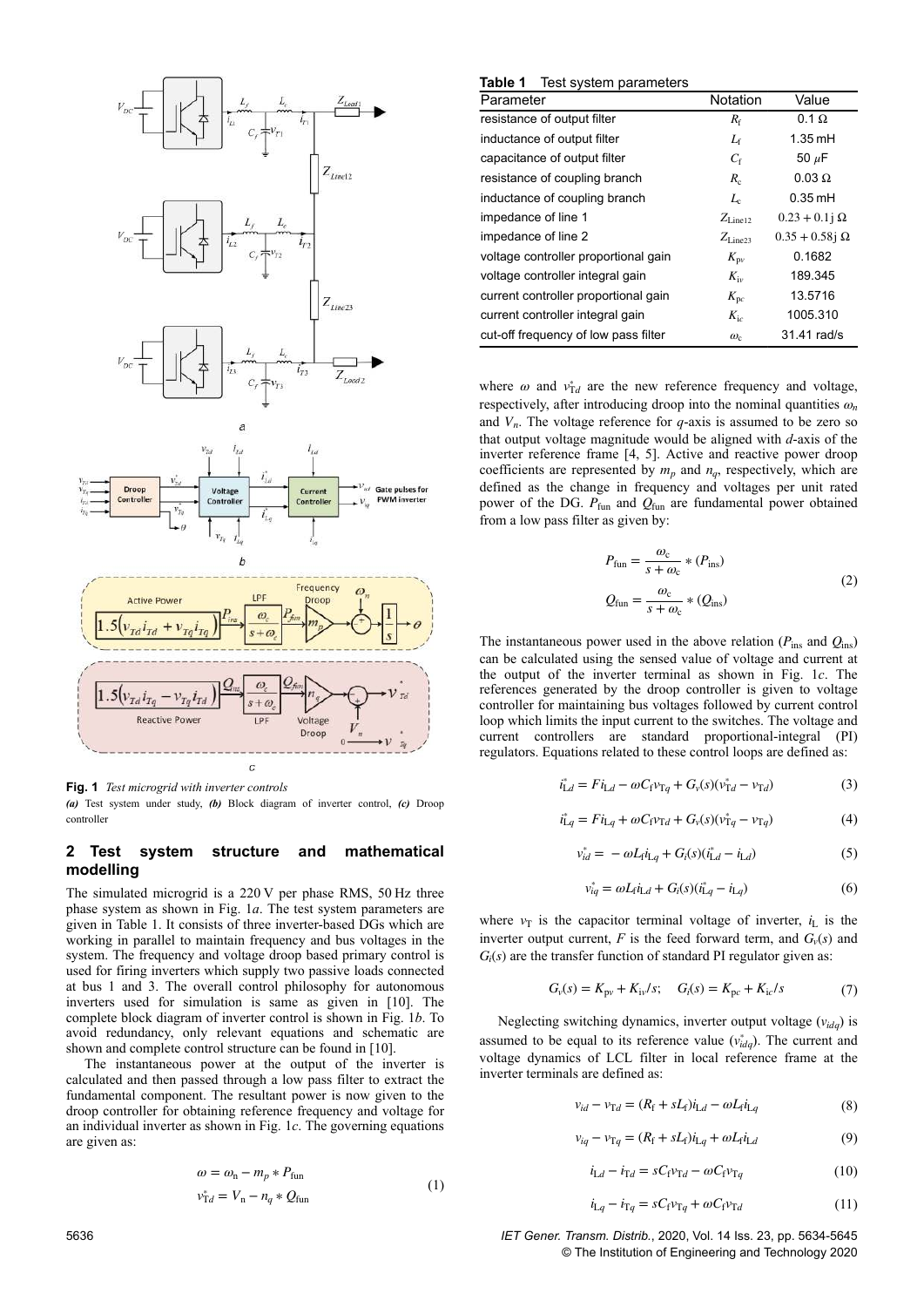$$
si_{\text{Td}qi} = (-R_c/L_c)i_{\text{Td}qi} \pm \omega i_{\text{Td}qi} + (1/L_c)(v_{\text{Td}qi} - v_{bdqi}) \tag{12}
$$

Connecting lines and passive loads are modelled as series RL branches. The dynamical equations for the same are described on a network reference frame as given in (13) in (14), respectively

$$
si_{\text{Line}DQi} = (-R_{\text{Line}}/L_{\text{Line}})i_{\text{Line}DQi} \pm \omega i_{\text{Line}DQi}
$$
  
+(1/L<sub>line</sub>)(v<sub>bDQj</sub> - v<sub>bDQk</sub>) (13)

$$
si_{\text{Load}DQi} = (-R_{\text{Load}}/L_{\text{Load}})i_{\text{Load}DQi} \pm \omega i_{\text{Load}DQi}
$$
  
+(1/L\_{\text{Load}})v\_{bDQi} (14)

The complete microgrid is described by the mathematical model given from (1) to (14) and this model will be used for detailed small signal analysis discussed subsequently.

## **3 Detailed small signal state space analysis approach**

The conventional state space analysis is based on the Taylor series expansion of non-linear differential equations to form a linearised set of equations. For a linear time-invariant system with *p* inputs, *q* outputs and *n* state variables, the state-space representation is given in (15):

$$
\dot{x}(t) = Ax(t) + Bu(t)
$$
  
\n
$$
y(t) = Cx(t) + Du(t)
$$
\n(15)

where  $x(t)$  is the state vector,  $y(t)$  is the output vector,  $u(t)$  is the input/control vector, *A* is the state/system matrix of the order  $n \times n$ , *B* is the input matrix of the order  $n \times p$ , *C* is the output matrix of the order  $q \times n$  and *D* is the feedforward matrix of the order  $q \times p$ 

For developing the system state matrix, first, state space model of multiple inverters, lines and loads are obtained. Then state space model of individual components are combined on a common reference frame. Any frame can be selected as a common reference frame and all other frames are converted to the reference frame by using (17) where, the angle  $\delta$  which is required for transformation can be obtained using (16).  $\delta_i$  describes the angle between common reference frame and individual reference frame for the *ith* inverter.

$$
\delta = \int (\omega - \omega_{\text{ref}}) dt \tag{16}
$$

$$
f_{DQ} = T_i f_{dq} \tag{17}
$$

where  $f_{dq}$  represents the states in individual reference frame,  $f_{DQ}$  is the representation of the same on the common reference frame and  $T_i$  is the transformation matrix given by (18)

$$
T_i = \begin{bmatrix} \cos(\delta_i) & -\sin(\delta_i) \\ \sin(\delta_i) & \cos(\delta_i) \end{bmatrix}
$$
 (18)

In this paper, the inverter 1 frequency is selected as the common frame. To obtain the state-space model of the complete microgrid, (1)–(14) are linearised around an operating point and combined on a common frame to get the complete state matrix as given in (19).

$$
\Delta \dot{x}_{\text{MG}} = A_{\text{MG}} * \Delta x_{\text{MG}} \tag{19}
$$

The state variables given in (19) are

$$
\Delta x_{\text{MG}} = [\Delta x_{\text{inv}}, \Delta x_{\text{Line}}, \Delta x_{\text{Load}}]^{\text{T}}
$$

where

$$
\Delta x_{\text{inv}} = \{ \Delta P_{\text{fun}}, \Delta Q_{\text{fun}}, \Delta \delta, \Delta \phi_{dq}, \Delta \psi_{dq},
$$

$$
\Delta v_{\text{T}dq}, \Delta i_{\text{L}dq}, \Delta i_{\text{T}dq} \}
$$

$$
\Delta x_{\text{Line}} = \{ \Delta I_{\text{Line}dq} \}
$$

$$
\Delta x_{\text{Load}} = \{ \Delta I_{\text{Load}dq} \}
$$

Each inverter will have states corresponding to power control ( $\Delta P$ <sub>fun</sub>,  $\Delta Q$ <sub>fun</sub>,  $\Delta \delta$ ), voltage control ( $\Delta \phi$ *d<sub>d</sub>*), current control ( $\Delta \psi$ *da*) and filter parameters ( $\Delta v_{\text{T}dq}$ ,  $\Delta i_{\text{T}dq}$ ). As discussed previously, the network ( $\Delta I_{\text{Lineda}}$ ) and load ( $\Delta I_{\text{Loadda}}$ ) dynamics also play a part in the overall system studies. Therefore, as the number of sources/ lines/loads increase in the system, the number of states also increase. For each new droop controlled inverter, there are 13 new states. Thus, it becomes a very computational analysis as the number of inverter increases.

The overall system state matrix  $(A_{MG})$  is a 47  $\times$  47 matrix which is represented in the form of various symbols and submatrices. The complete matrix is not presented in this paper due to space constraints and it can be seen in [4].

#### *3.1 Eigen value analysis*

By using system state matrix  $(A_{MG})$ , eigen values of the system are obtained and their spectrum is shown in Fig. 2. There are three sets of modes: high-frequency, medium-frequency and low-frequency modes. Out of the three, damping of high and medium frequency modes is sufficient to keep the system stable. However, damping of some low-frequency modes is not sufficient and hence they are responsible for making system unstable at different operating conditions. These critical low-frequency modes are shown in Table 2. It can be seen in Table 2 that the critical oscillatory mode is close to 8 Hz. The frequency of oscillation in droop controlled microgrid is higher as compared to typical LFO range in large power grid due to the faster electrical dynamics and lesser inertia of inverter. The LFO in a large power grid could be of various types ranging from 0.1–2.5 Hz, e.g. local plant mode, intermachine or interplant mode, interarea mode, control mode etc. [24]. The LFOs, on the other hand, in a droop controlled microgrid are due to the lag introduced by the low pass filter delay which causes a delayed change in frequency of the inverter when its power changes due to change in load [10]. This leads to the supply of power from a source which is generating the voltage at a higher frequency to other nearby sources at a relatively lower frequency. Thus, the oscillations are seen among the power and frequency of one source against the other nearby source and effectively all the sources swing against each other like the interplant mode in large power systems. In a droop controlled microgrid these oscillations can range around  $5-15$  Hz  $[4-13]$ .



**Fig. 2** *Eigen value spectrum of microgrid under study*

**Table 2** Critical low-frequency modes at  $m_p = 1.15 * 10^{-4}$ 

| Mode    | Eigen value          | Damping ratio, % |
|---------|----------------------|------------------|
| mode l  | $-0.02 \pm 49.27$ j  | 0.04             |
| mode II | $-12.91 \pm 29.18$ j | 40               |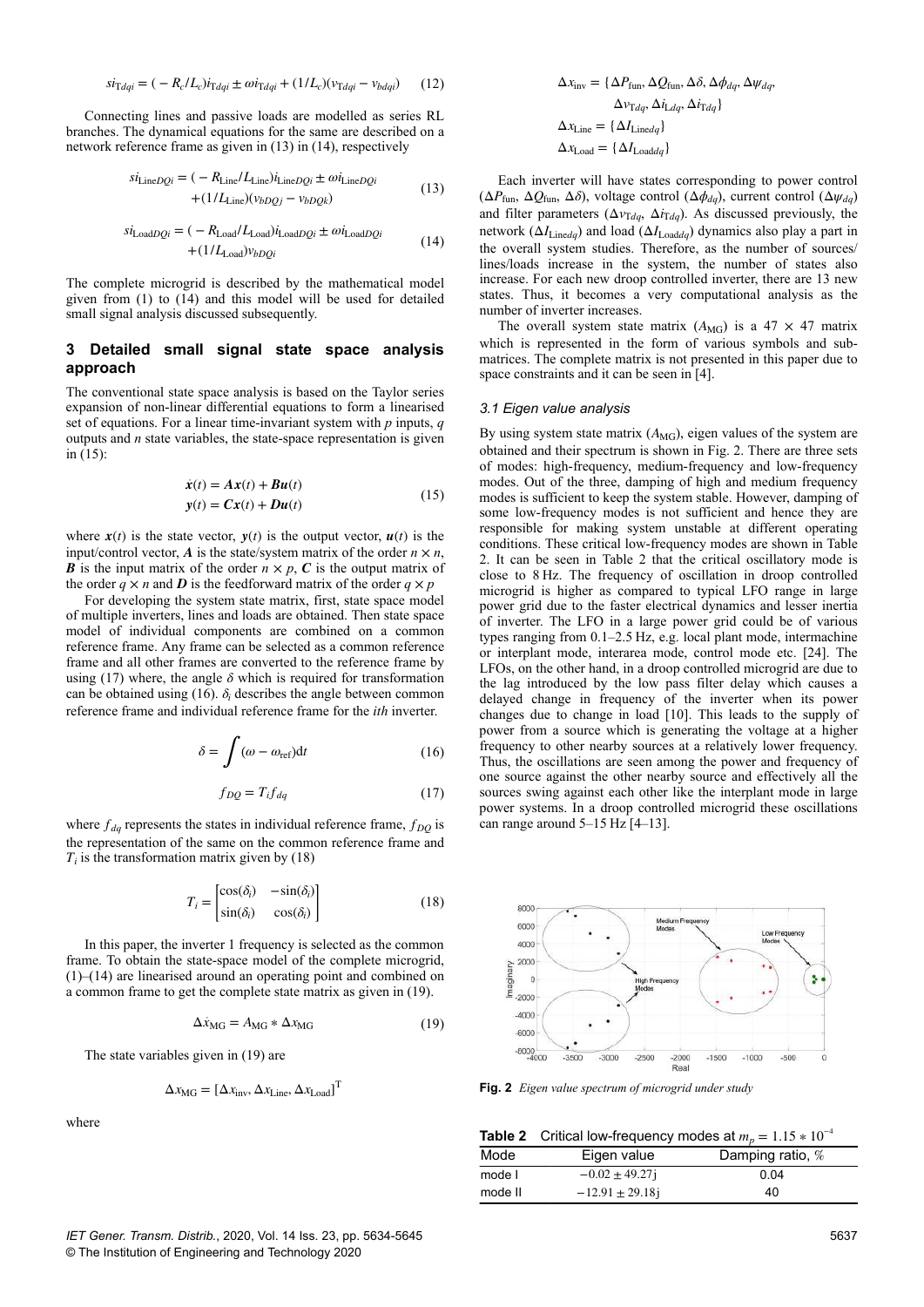**Table 3** Participation factors of critical low-frequency

| modes           |               |               |               |
|-----------------|---------------|---------------|---------------|
| Mode 1          |               | Mode 2        |               |
| <b>States</b>   | Participation | <b>States</b> | Participation |
| $P_1$           | 0.21          | $P_1$         | 0.14          |
| $Q_{1}$         | 0.04          | $Q_{1}$       | 0.02          |
| P <sub>2</sub>  | 0.29          | $P_{3}$       | 0.38          |
| $\mathcal{Q}_2$ | 0.04          | Q,            | 0.03          |
| $\delta_2$      | 0.56          | $\delta_{3}$  | 0.66          |

#### *3.2 Sensitivity analysis*

To find the origin of different frequency components, sensitivity analysis is done on system state matrix to observe the participation of different states in a particular mode [24]. The sensitivity factor or participation factor  $(p_{ni})$  given in (20) is the measure of relative participation of state variable in a particular mode which is calculated using left and right eigen vectors and is equal to sensitivity of eigen value  $(\lambda_i)$  to the diagonal element  $(a_{nn})$  of the state matrix.

$$
p_{ni} = \frac{\partial \lambda_i}{\partial a_{nn}} \tag{20}
$$

There are two dominant low-frequency modes which are significantly affected by the droop controller parameters. The actual participation factors given in Table 3 show that the mode-I and mode-II, which are the critical ones (system stability depends on these modes), are mostly dependent on the states of active power loop and  $\delta$  which defines the interconnection of one inverter to the other.

Hence from the analysis done above, it is found that the lowfrequency modes caused due to parallel operation of droop controlled inverters are responsible for determining the stability of such type of microgrid. Other control loops do not participate significantly in shaping the critical modes of the system. Therefore, for stability analysis, dynamics of other loops in the inverter control can be neglected and a more simplified model can be obtained.

## **4 Proposed simplified approach for stability analysis**

To reduce computational efforts, a simplified small-signal model is developed keeping the fact in mind that only the states of power control loop of the inverter are responsible for low-frequency modes as discussed in Section 3. The proposed interconnected multi-inverter small signal model uses the concept of dynamic phasors as given in [23] to obtain the dynamic power flow through the lines. Dynamic phasors based model has been developed for inverter-based systems to include the dynamics of network elements as well such that the frequency in  $X = \omega L$  is considered to be dynamic and not constant.

The active and reactive power through a line connecting bus *i* and *j* is expressed as:

$$
\tilde{p}_{i,j} = \frac{3}{R^2 + X^2} (Rv_{Ti}^2 - Rv_{Ti}v_{Tj} \cos \delta_{i,j} + Xv_{Ti}v_{Tj} \sin \delta_{i,j})
$$
\n
$$
\tilde{q}_{i,j} = \frac{3}{R^2 + X^2} (Xv_{Ti}^2 - Xv_{Ti}v_{Tj} \cos \delta_{i,j} - Rv_{Ti}v_{Tj} \sin \delta_{i,j})
$$
\n(21)

where  $\delta_{i,j} = \delta_i - \delta_j$  is the difference in voltage angle of bus *i* and *j*.  $v_{\text{T}i}$  and  $v_{\text{T}j}$  are the magnitude of capacitor terminal voltage of inverter *i* and inverter *j*, respectively.

A complex time domain waveform  $x(t)$  can be represented inside the interval  $\tau \in (t - T, t]$  by the following Fourier series [23, 26]:

$$
x(\tau) = \sum_{k=-\infty}^{\infty} X_k(t) e^{jk\omega_s \tau}
$$
 (22)

where  $\omega_s = 2\pi/T$  and  $X_k(t)$  is the Fourier coefficient (time-varying *k*th phasor at time *t*) which can be expressed as:

$$
X_k(t) = \frac{1}{T} \int_{t-T}^t x(\tau) e^{-jk\omega_s \tau} d\tau = \langle x \rangle_k(t)
$$
 (23)

where  $\langle x \rangle_k(t)$  is the average *k*<sup>th</sup> phase over the period *T*.

The derivative of the *k*th dynamic phasor can be written as:

$$
\frac{dX_k(t)}{dt} = \left(\frac{dx}{dt}\right)_k(t) - jk\omega_s X_k(t)
$$
\n(24)

Based on (24), the current through an inductor can be related to the voltage across it as:

$$
v_L = L \left(\frac{di_L}{dt}\right) + j\omega L i_L \tag{25}
$$

If the derivative in above equation is denoted by the Laplace variable, the real and imaginary part of the impedance of a line containing resistance and inductance is given by  $Ls + R$  and  $\omega L$ , respectively. Using this concept of dynamic phasors, we now have a linear but dynamic model of power flow through a line in which (21) is transformed to:

$$
\tilde{p}_{i,j} = 3 \frac{Ls + R}{(Ls + R)^2 + (\omega L)^2} (\nu_{Ti}^2 - \nu_{Ti} \nu_{Tj} \cos \delta_{i,j}) + 3 \frac{\omega L}{(Ls + R)^2 + (\omega L)^2} \nu_{Ti} \nu_{Tj} \sin \delta_{i,j} \n\tilde{q}_{i,j} = -3 \frac{Ls + R}{(Ls + R)^2 + (\omega L)^2} \nu_{Ti} \nu_{Tj} \sin \delta_{i,j} \n+3 \frac{\omega L}{(Ls + R)^2 + (\omega L)^2} (\nu_{Ti}^2 - \nu_{Ti} \nu_{Tj} \cos \delta_{i,j})
$$
\n(26)

The linearised equations can be obtained for small disturbances around an operating point as given in:

$$
\Delta \tilde{p}_{i,j} = S_{pv} \Delta v_{\text{Ti},j} + S_{pd} \Delta \delta_{i,j} = f(\Delta v_{\text{Ti},j}, \Delta \delta_{i,j})
$$
  

$$
\Delta \tilde{q}_{i,j} = S_{qv} \Delta v_{\text{Ti},j} + S_{qd} \Delta \delta_{i,j} = g(\Delta v_{\text{Ti},j}, \Delta \delta_{i,j})
$$
(27)

Equation (27) can be used to calculate dynamic power flow through a line between the buses *i* and *j* having change in bus voltage magnitude and angle as  $\Delta v_{Ti,j}$  ( $v_{Ti,j} = v_{Ti} - v_{Tj}$ ) and  $\Delta \delta_{i,j}$ , respectively, where

$$
S_{pv} = \frac{3(Ls + R)v_{Ti}^0}{(Ls + R)^2 + (\omega L)^2}, \quad S_{pd} = \frac{3\omega L(v_{Ti}^0)^2}{(Ls + R)^2 + (\omega L)^2}
$$

$$
S_{qv} = \frac{3\omega Lv_{Ti}^0}{(Ls + R)^2 + (\omega L)^2}, \quad S_{qd} = \frac{-3(Ls + R)(v_{Ti}^0)^2}{(Ls + R)^2 + (\omega L)^2}
$$

For calculating the dynamic phasor coefficients  $(S_{pd}, S_{qd}, S_{pv})$ and *Sqv*), the net inductance and resistance between *i*th and *j*th capacitor voltage are used. Due to the very small reactive power droop coefficient  $(n_q)$ , the bus voltages are approximately same i.e.  $v_{\text{T1}} \simeq v_{\text{T2}} \simeq v_{\text{T3}}$  for small change in reactive power. Hence,  $v_{\text{T}i}^2$  can also be written as  $v_{\text{Ti}}v_{\text{T}j}$  and vice versa.

#### *4.1 Procedure to develop proposed small signal model*

The proposed approach is a generalised one and it can be applied on any size of radial microgrids having passive loads. For the development of the interconnected small-signal model, inverter 1 is considered as the reference frame. The small-signal power flowbased model is obtained for stability analysis which is simpler as that of the model described in Section 3. The step by step

5638 *IET Gener. Transm. Distrib.*, 2020, Vol. 14 Iss. 23, pp. 5634-5645 © The Institution of Engineering and Technology 2020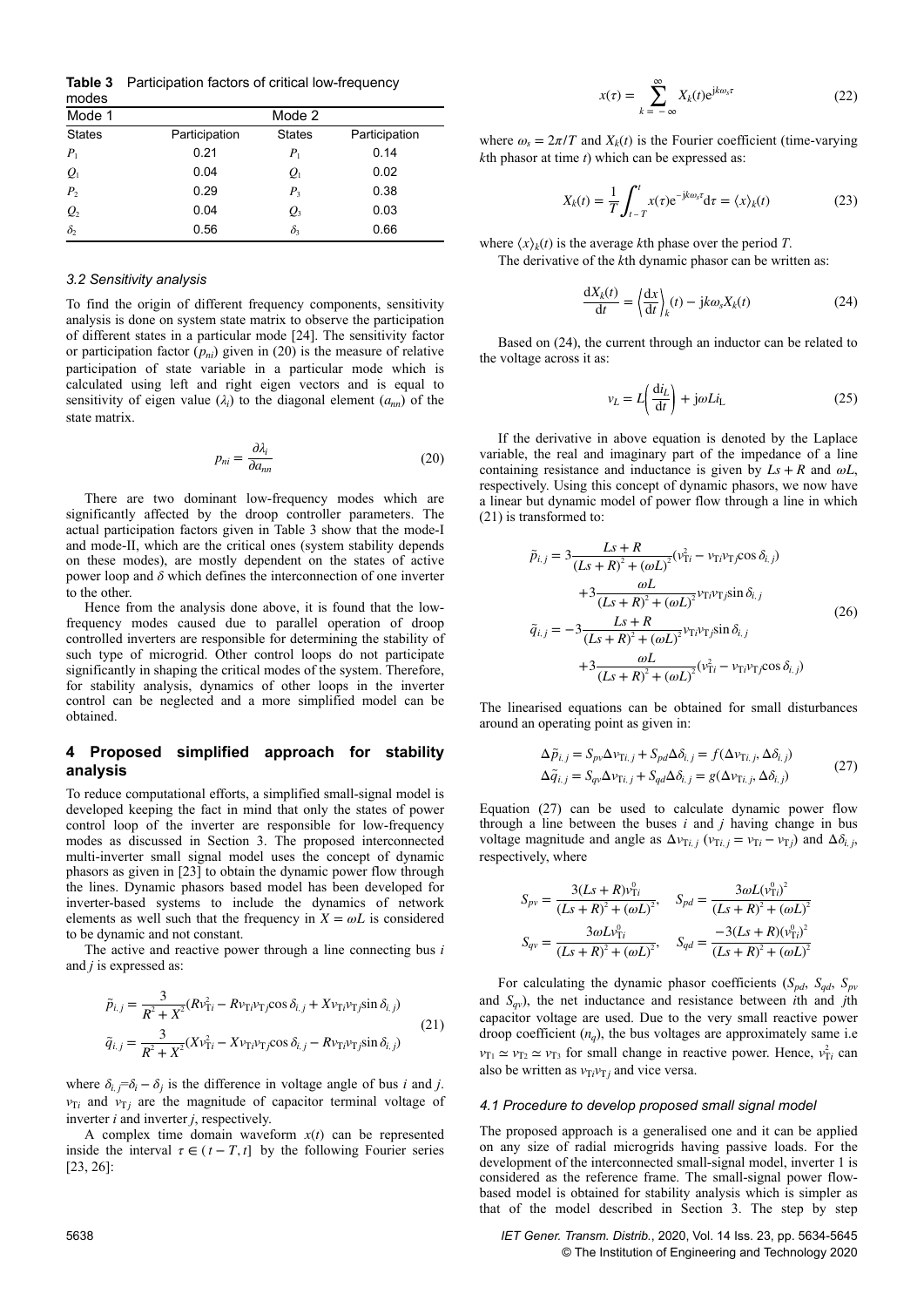procedure for developing the simplified model is described as follows:

(1) The first step is to initialise each inverter power equal to the amount of load power supplied by that particular inverter bus. As soon as a load is switched ON, the load will extract its current from the shortest impedance path. Therefore, each load just after switching ON will be supplied by different sources in a proportion depending on the net impedance between the inverter and the load. The source which is electrically far from the load will give very small power as compared to the source which is electrically close to the load. For example, in the system shown in Fig. 1*a*, load 1 is connected at the terminal of bus no. 1. Therefore, as soon as this load is switched ON, it will extract maximum power from inverter 1, some power from inverter 2, and a minimum power (close to zero) from inverter 3. The initial power of each inverter can be obtained by:

$$
\Delta P_{\text{in}i} = \Delta P_{\text{L}i} \tag{28}
$$

$$
\Delta Q_{\text{in}i} = \Delta Q_{\text{L}i} \tag{29}
$$

where  $i = \text{index of inverter, } \Delta P_{\text{init}}$  is the initial power output of the inverter, and  $\Delta P_{Li}$  is the resultant initial load power shared by the *i*th inverter. Similarly, the initial reactive power supplied by each source  $(\Delta Q_{\text{ini}})$  is also initialised.

*Initialisation process:*When a load change occurs, as the voltage at each filter capacitor is same, the power demand by the load is supplied by all the sources but in different ratios depending on the electrical distance between the bus where load is connected and the capacitor node of the bus. If the impedance of the coupling inductance and resistance for *ith* inverter is given by  $Z_i$  and the impedance of the line connecting bus *i* and bus *j* is given by  $Z_{ii}$ then the relationships given in the Table 4 define the initial power of each source depending on its electrical distance from the node where the load is connected. The various equivalent impedances *Z*eqi in Table 4 are given in (30).

$$
Z_{eq1} = Z_{12} + [Z_2 || (Z_{23} + Z_3)]
$$
  
\n
$$
Z_{eq2} = Z_{23} + Z_3
$$
  
\n
$$
Z_{eq3} = Z_{12} + Z_1
$$
  
\n
$$
Z_{eq4} = Z_2 || (Z_{23} + Z_3)
$$
  
\n
$$
Z_{eq5} = Z_{23} + [Z_2 || (Z_{12} + Z_1)]
$$
  
\n
$$
Z_{eq6} = Z_{12} + Z_1
$$
\n(30)

From Table 4, it can be seen that the initial contribution to the load is negligible for the sources which are electrically far and most of the power is met by the nearest source. This result can prove useful when there are a large number of sources. It can be assumed that the initial contribution for inverters which are far from the load becomes quite close to zero, e.g.  $P_{L_3}$ <sup>1</sup>. Therefore, when the microgrid is large, for most of the inverters the initial contribution to a few loads will be very small which can be approximated to zero. Thus, it is not needed to calculate the initial contribution from each source. Only the contribution from the sources which are electrically closer needs to be computed. Therefore, this approach does not add much complexity even if the size of the system increases.

Whenever the loads are turned ON, the initial power of each source is calculated as described above and assigned to each inverter. For example, if all the loads ( $P_{\text{Load1}}$ ,  $P_{\text{Load2}}$  and  $P_{\text{Load3}}$ ) are turned ON simultaneously, then the net initial power of the each source is given by:

$$
\Delta P_{\text{ini}} = \Delta P_{\text{L}i} = P_{\text{L}i}^{1} + P_{\text{L}i}^{2} + P_{\text{L}i}^{3} \tag{31}
$$

Similar expression is used in the case of reactive power and is not written again just to avoid redundancy.

(2) The next step is to find out the change in bus angle and bus voltage for all the inverter buses as per the active and reactive power droop introduced by the power controller. The input to the controller is the change in the instantaneous active and reactive power of the inverter and the output is the change in power angle and capacitor voltage of each inverter  $(\Delta \delta_i$  and  $\Delta v_{\text{Ti}})$ . The corresponding relation is given as:

$$
\Delta \omega_i = -m_p * (\Delta P_{\text{fun}i}) = -m_p * \left\{ \frac{\omega_c}{s + \omega_c} * (\Delta P_{\text{cal}i}) \right\}
$$
  

$$
\Delta \delta_i = \int \omega_i \text{d}t \qquad (32)
$$
  

$$
\Delta v_{\text{Ti}} = -n_q * (\Delta Q_{\text{fun}i}) = -n_q * \left\{ \frac{\omega_c}{s + \omega_c} * (\Delta Q_{\text{cal}i}) \right\}
$$

where

$$
\Delta P_{\text{cali}} = \frac{1}{1 + s\tau} * \Delta P_{\text{ins}i}
$$
\n(33)

The instantaneous power  $(\Delta P_{\text{ins}i})$  given above is the sum of initial power (discussed in step 1) and the dynamic power flow (calculation of which will be shown in further steps). Initially, when the dynamic power flow is zero, the instantaneous power becomes same as the initialised power.

| Table 4<br>Initial sharing of load powers |                 |                                                                                                                                                                       |                                               |  |
|-------------------------------------------|-----------------|-----------------------------------------------------------------------------------------------------------------------------------------------------------------------|-----------------------------------------------|--|
| Load connected at bus                     | Inverter number | Expression for initial power                                                                                                                                          | Numerical value                               |  |
| 1 $(P_{\text{Load}1})$                    |                 | $P_{L1}^{1} = P_{\text{Load1}} \times \text{mag}(\frac{Z_{\text{eq1}}}{Z_1 + Z_{\text{eq}}})$                                                                         | $P_{L1}^{1} = P_{Load1} \times 0.729$         |  |
| 1 $(P_{\text{Load}1})$                    | $\overline{c}$  | $P_{L2}^{-1} = P_{\text{Load1}} \times \text{mag}(\frac{\frac{Z_1}{Z_1 + Z_{\text{eq1}}} \times Z_{\text{eq2}}}{Z_2 + Z_{\text{eq2}}})$                               | $P_{L2}^{1} = P_{Load1} \times 0.233$         |  |
| 1 $(P_{\text{Load}1})$                    | 3               | $P_{L3}^{-1} = P_{\text{Load1}} \times \text{mag}(\frac{\frac{L_1}{Z_1 + Z_{\text{eq1}}} \times Z_2}{Z_2 + Z_{\text{eq}}})$                                           | $P_{L3}^{1} = P_{Load1} \times 0.033$         |  |
| $2(P_{\text{Load2}})$                     |                 | ${P_{L1}}^2 = P_{\text{Load2}} \times \text{mag}(\frac{Z_{\text{eq4}}}{Z_{\text{eq3}} + Z_{\text{eq4}}})$                                                             | $P_{L1}^2 = P_{Load2} \times 0.233$           |  |
| $2(P_{Load2})$                            | $\overline{2}$  | $P_{L2}^{2} = P_{\text{Load2}} \times \text{mag}(\frac{\overline{z_{\text{eq3}}} + \overline{z_{\text{eq4}}}}{\overline{z_{\text{eq}}} + \overline{z_{\text{eq2}}}})$ | $P_{L2}^2 = P_{Load2} \times 0.697$           |  |
| 2 $(P_{\text{Load2}})$                    | 3               | $P_{L3}^{2} = P_{\text{Load2}} \times \text{mag}(\frac{\frac{Z_{\text{eq3}}}{Z_{\text{eq3}} + Z_{\text{eq4}}}}{\frac{Z_{\text{eq3}}}{Z_{2} + Z_{\text{eq2}}}})$       | $P_{I3}^2 = P_{\text{Load2}} \times 0.1$      |  |
| $3(P_{\text{Load3}})$                     |                 | $P_{L1}^{3} = P_{\text{Load3}} \times \text{mag}(\frac{\frac{L_{3}}{Z_{3} + Z_{\text{eq5}}} \times Z_{2}}{\frac{Z_{2} + Z_{\text{eq5}}}{Z_{2} + Z_{\text{eq6}}}})$    | $P_{L1}^{3} = P_{Load3} \times 0.033$         |  |
| $3(P_{\text{Load3}})$                     | 2               | $P_{L2}^{3} = P_{\text{Load3}} \times \text{mag}(\frac{\frac{23}{Z_3 + Z_{\text{eq5}}} \times Z_{eq6}}{\frac{Z_2 + Z_{\text{eq6}}}{Z_2 + Z_{\text{eq6}}}})$           | $P_{L2}^{3} = P_{\text{Load3}} \times 0.1$    |  |
| $3(P_{\text{Load3}})$                     | 3               | $P_{L3}^{3} = P_{\text{Load3}} \times \text{mag}(\frac{Z_{\text{eq5}}}{Z_2 + Z_{\text{eq5}}})$                                                                        | $P_{I3}^{3} = P_{I, \text{odd}} \times 0.873$ |  |

*IET Gener. Transm. Distrib.*, 2020, Vol. 14 Iss. 23, pp. 5634-5645 © The Institution of Engineering and Technology 2020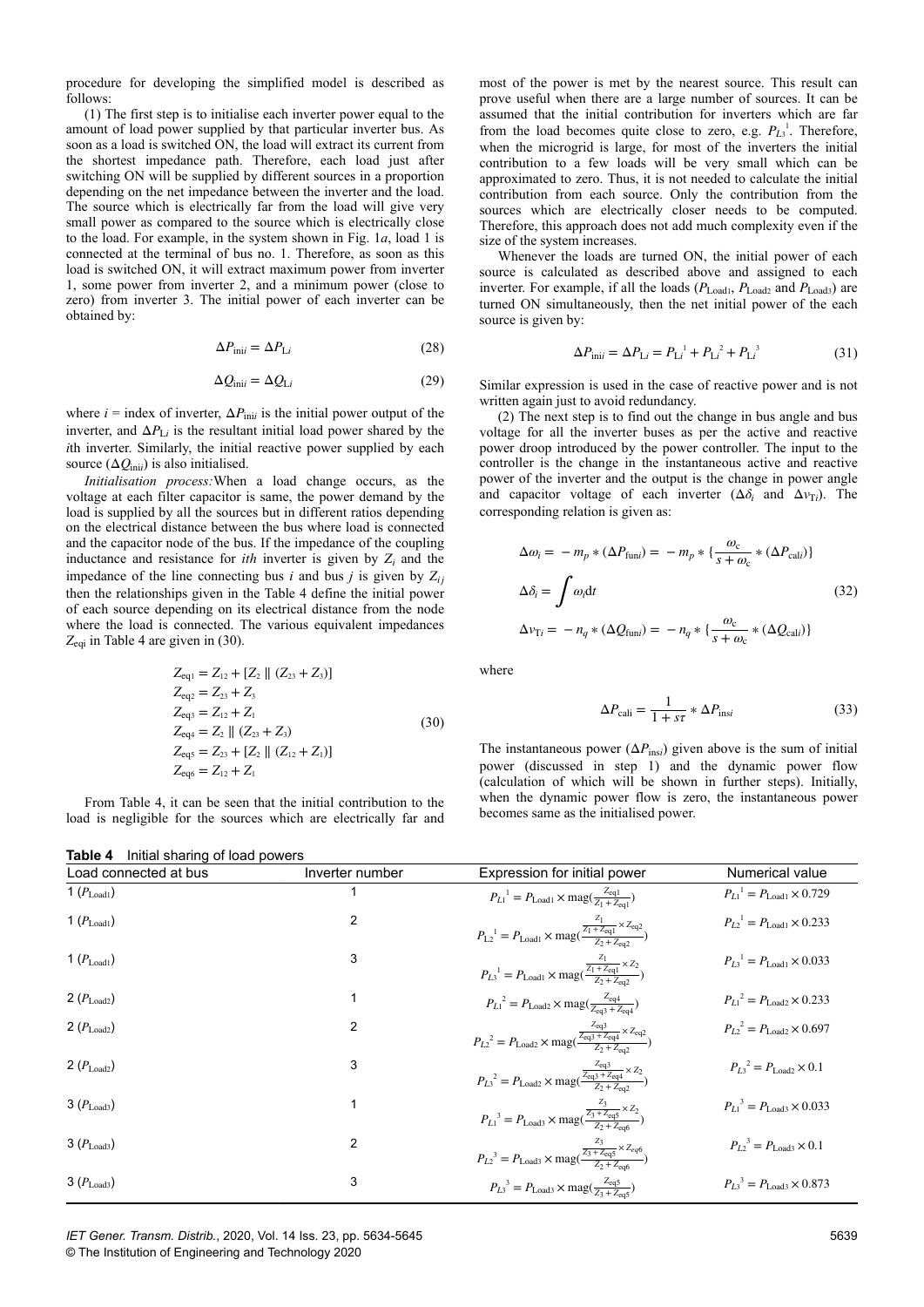

**Fig. 3** *Flowchart representing step by step simulation procedure with the proposed method*

A first-order transfer function, given in (33) is introduced in this path to account for the delay in the measurement of quantities and achieving the desired control. The time constant  $(τ)$  of this transfer function can be taken roughly close to half electrical cycles. For better accuracy this delay can be represented by e <sup>−</sup>*sτ* or its Padé approximation of appropriate order [27, 28].

(3) Third step is to find out the dynamic phasor coefficients using the inductance and resistance between the capacitor terminal voltage of inverters depending upon the initial operating voltages using the relation given in (27).

(4) Once the coefficients are known, the power flows between any set of inverters can be calculated using (7) as given in the following relations:

$$
\Delta \tilde{p}_{n,n-1} = f(\Delta v_{Tn,n-1}, \Delta \delta_{n,n-1})
$$
  
\n
$$
\Delta \tilde{p}_{n-1,n-2} = f(\Delta v_{Tn-1,n-2}, \Delta \delta_{n-1,n-2})
$$
  
\n
$$
\Delta \tilde{p}_{n-2,n-3} = f(\Delta v_{Tn-2,n-3}, \Delta \delta_{n-2,n-3})
$$
  
\n:  
\n:  
\n
$$
\Delta \tilde{p}_{2,1} = f(\Delta v_{T2,1}, \Delta \delta_{2,1})
$$
\n(34)

where  $n =$  index of inverter. For example, for the system presented in this paper, there are three buses and two lines. So, the line flow equations are:

$$
\Delta \tilde{p}_{3,2} = f(\Delta v_{T3,2}, \Delta \delta_{3,2})
$$
  
\n
$$
\Delta \tilde{p}_{2,1} = f(\Delta v_{T2,1}, \Delta \delta_{2,1})
$$
\n(35)

In (34) and (35), the active power flow relations are given. Same process is to be followed for reactive power calculations as well. It is to be noted that in these equations it is assumed that power is flowing from higher numbered source to lower numbered source. If the power is actually flowing in the reverse direction, the dynamic power calculated above will appear negative.

Once the change in power flows are obtained, the change is power generated by each inverter can be calculated. If power is going out of the inverter bus, it signifies an increase in inverter power output while if power is coming into the inverter bus, it signifies a decrease in inverter output power. Thus, change in dynamic power generated by each inverter will be equal to the resultant change in power coming in or going out at the inverter bus. Mathematically, it can be presented as:

$$
\Delta \tilde{P}_i = \sum \Delta \tilde{p}_{i,j} - \sum \Delta \tilde{p}_{k,i} \tag{36}
$$

where  $\Delta \tilde{p}_{i,j}$  represents the dynamic power flowing out of the bus *i* and  $\Delta \tilde{p}_{k,i}$  represents the dynamic power flowing in to the bus *i*.

(5) The last step is to add the change in inverter power to the initial power to obtain the inverter instantaneous power (of each inverter) which is then given to the droop controller (step 2).

$$
\Delta P_{\text{ins}i} = \Delta P_{\text{in}i} + \Delta \tilde{P}_i \tag{37}
$$

Thus, for the three inverter system considered in this work, the instantaneous power of each inverter can be written as follows:

$$
\Delta P_{\text{ins3}} = \Delta P_{\text{ini3}} + \Delta \tilde{P}_{3}
$$
  
\n
$$
\Delta P_{\text{ins2}} = \Delta P_{\text{ini2}} + \Delta \tilde{P}_{2}
$$
  
\n
$$
\Delta P_{\text{ins1}} = \Delta P_{\text{ini1}} + \Delta \tilde{P}_{1}
$$
\n(38)

where

$$
\Delta \tilde{P}_3 = \Delta \tilde{p}_{3,2} \n\Delta \tilde{P}_2 = \Delta \tilde{p}_{2,1} - \Delta \tilde{p}_{3,2} \n\Delta \tilde{P}_1 = -\Delta \tilde{p}_{2,1}
$$
\n(39)

Reactive power generated by each inverter is calculated in the same way as the active power (discussed above) using the function  $g(\Delta v_{\text{Ti},j}, \Delta \delta_{i,j})$ . The corresponding equations are similar to the active power equations and are not shown here to avoid redundancy. It is to be noted that line losses are neglected in this approach. The complete procedure for obtaining the time response from the simulation of the simplified small-signal model is also summarised in Fig. 3.

## **5 Results and discussions**

To verify the procedure discussed above, detailed time-domain simulations and eigenvalue analysis for different test cases are presented and compared with the proposed model. The proposed model shows how power is shared equally at equal droop coefficients as well as it also able to find out the stability margin of the microgrid without detailed state-space modelling.

#### *5.1 Time domain simulation*

*5.1.1 When every bus is an inverter bus (three inverter system):* A simplified model for three inverter microgrid shown in Fig. 1*a* is developed and it is shown in Fig. 4. There are two loads connected at buses 1 and 3. Hence, the initial power of inverter 1, 2 and 3 is calculated as per their impedance ratio to the load as described in Section 4. The inverter 1 is taken as the reference inverter, therefore, the line flows from other inverters to the reference one are calculated as given in (39). The active power, inverter frequency, reactive power and *d*-axis inverter voltage of

5640 *IET Gener. Transm. Distrib.*, 2020, Vol. 14 Iss. 23, pp. 5634-5645 © The Institution of Engineering and Technology 2020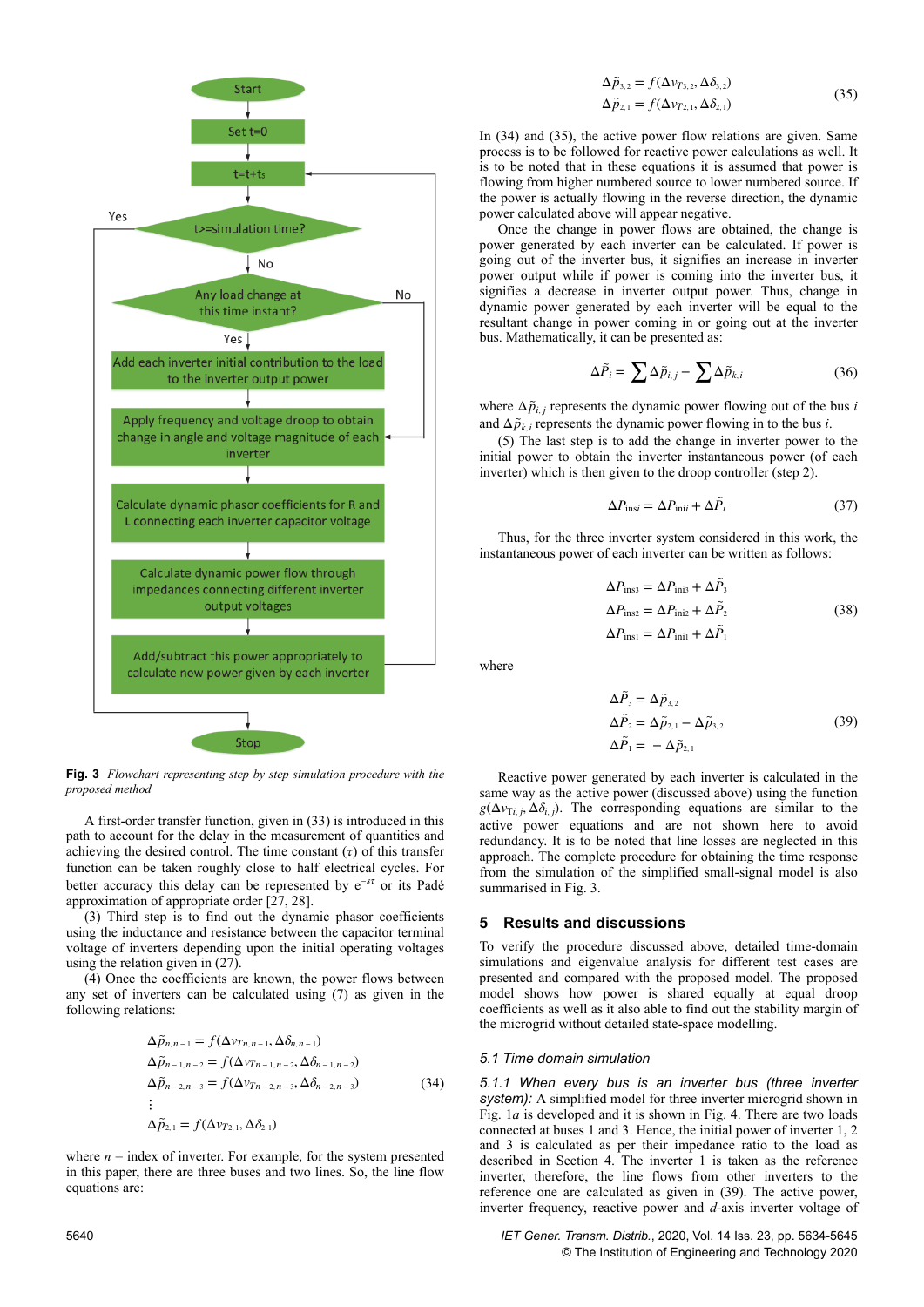

**Fig. 4** *Proposed simplified transfer function model*



**Fig. 5** *Simulation results of detailed and proposed small signal model for three inverter microgrid (a)* Active power of inverter 2, *(b)* Frequency deviation of inverter 2, *(c)* Reactive power of inverter 2, *(d)* Voltage magnitude of inverter 2

inverter 2 obtained with detailed time-domain simulation using MATLAB/Simulink and with the proposed small-signal model are shown in Fig. 5. The results show that the proposed model is closely matching with the detailed time-domain simulation with different load perturbations at 1.5 and 2.5 sec. Results of other inverters are not shown to avoid redundancy.

The iterative loop shown in Fig. 3, gives the power of each inverter till the loop is running (up to simulation time). In each step, the power of the inverters are updated and this way the proposed model also gives the result of power-sharing among the inverters which is normally obtained by simulation of the actual system which is complex and time consuming as the actual system is a non-linear one. As seen in Fig. 5, the simulation results obtained by the proposed method match satisfactorily with the actual simulation. Based on this, the power sharing and frequency deviation among all three inverters can be seen with the help of the proposed model as shown in Fig. 6. The proposed model accurately converges to a steady-state power-sharing between all three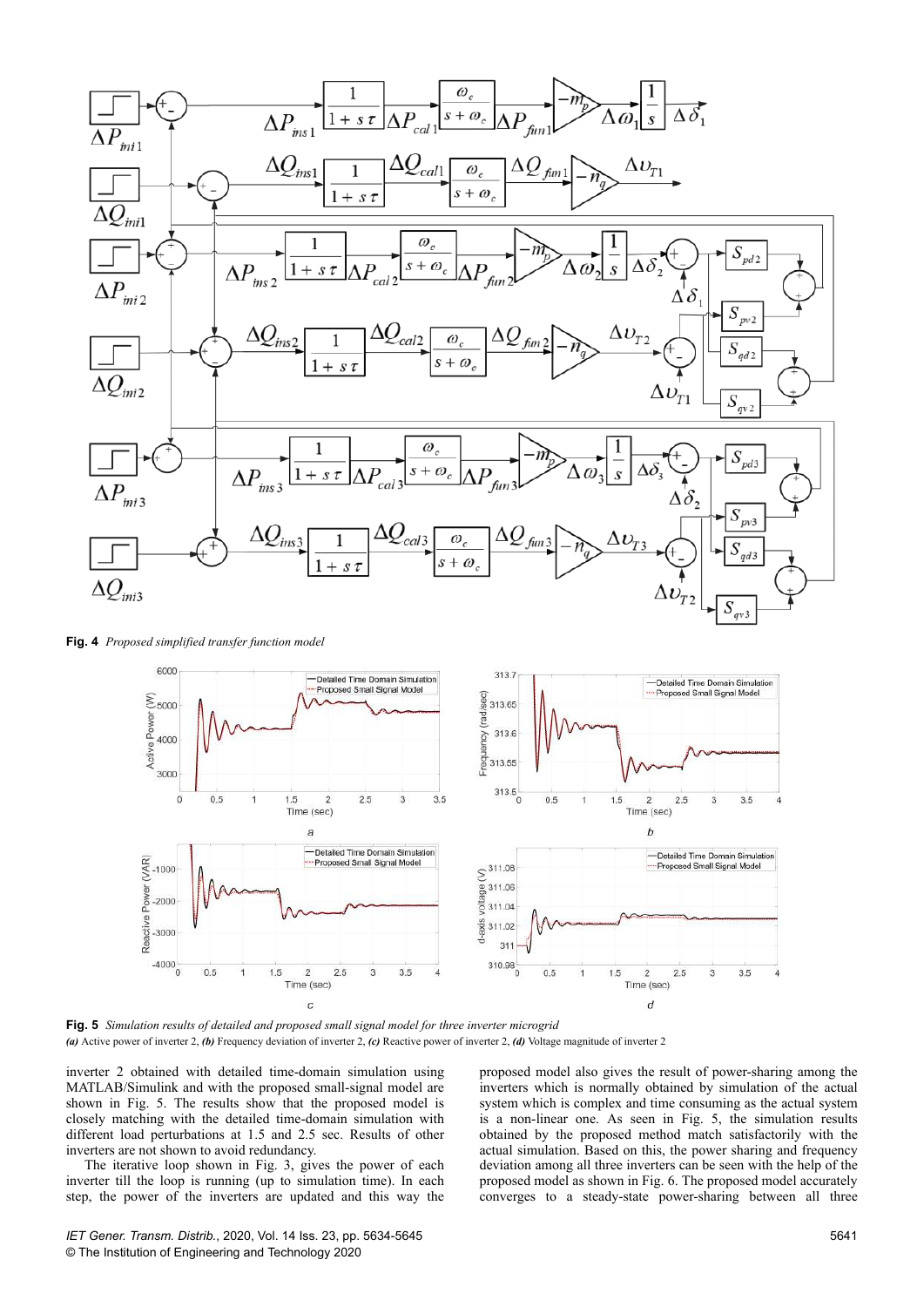inverters and hence, it can be used for power-sharing studies in place of detailed non-linear time-domain simulation.

The results shown in Fig. 5 are obtained by simulating the system for a duration of 4 s in MATLAB/Simulink at 50 *μ*s time step in a Windows 10 Computer with 2.60 GHz processors. The time taken to run the detailed simulation was 9 min and 4 s while the time taken to run the proposed small-signal model in the same computer was only 7 s. This shows the advantage of the proposed model in terms of computational efficiency.

*5.1.2 Effect of τ:* It is shown in [27, 28] that time delay of the digital control must be taken into account when modelling the dynamics of the power control loop. This delay is actually represented by the transfer function  $e^{-sT}$  where *T* is the time period of the grid frequency. It is shown in  $[27, 28]$  that if  $e^{-sT}$  is replaced by the first-order Padé approximation, then the transfer function that relates the instantaneous power to the average power can be approximately given by  $(1)/(1 + (T/2)s)$ . Therefore, in this work, we have taken the time constant roughly close to the half-cycle time period. However, this might introduce some error and the time constant may need to be tuned to get more accurate results. Therefore, the time constant  $\tau$  may need to be computed analytically. The exact method to analytically compute this parameter will be taken as a future study by the authors.

In order to observe the effect of  $\tau$ , the droop coefficient,  $m_p$  is kept at the critical value obtained with  $\tau = 0.01$  (half of the



**Fig. 6** *Simulation results for three inverter system with proposed model (a)* Active power sharing of three inverters, *(b)* Frequency deviation of three inverters



**Fig. 7** *Effect of τ on inverter 1 power*

electrical time period) while the parameter  $\tau$  is changed. Results are compared at three different values of *τ*. It is observed that more stable response is observed for lower values of *τ* as shown in Fig. 7.

As more stable results are seen at lower *τ* values, the critical droop values obtained are also different for different *τ* values as shown in Table 5. Although the variation of critical droop is in a range close to the actual critical droop, however, these results show that the accuracy of the model may depend on the selection of *τ*. As discussed earlier, in this work  $\tau$  is taken close to half-cycle time period but the exact method of calculating this parameter needs further investigation and it will be taken by authors in their future research.

*5.1.3 When one bus is not an inverter bus (two inverter system):* The proposed model is also tested for a case when a noninverter bus is present in a system. For this, inverter 2 of Fig. 1*a* is removed resulting in a two inverter system with three buses. Now the bus number 2 becomes a non-inverter bus. The proposed smallsignal model of such a system can be easily obtained using the procedure given in Section 4. The only difference is that, now the two lines indicated by  $Z_{Line12}$  and  $Z_{Line23}$  in Fig. 1*a* are now added to make a single line which is used to calculate the dynamic power flows. Fig. 8 shows the comparison results for this system with detailed simulation and with proposed simulation. In this case, also, results are only shown for one inverter to avoid redundancy. The results clearly show a good match with the detailed simulation.

*5.1.4 Comparison with existing model:* To show the comparison with existing methods, the proposed model is compared with the model presented in [23]. This is because both the models (the proposed model and the method presented in [23]) are based on dynamic phasor approach and both models provide a simple yet accurate model of the microgrid without involving complex mathematical tools. Rather [23] forms the basis of the proposed model and the improvements observed in the result as compared to [23] will help readers understand the significance of the proposed work.

Further, to make the comparison with [23], the 2 inverter system in Section 5.1.3 is considered with a load at the bus where the two lines meet. This is done to make the system similar to the one presented in [23] where both the sources are connected to a common bus through lines and load is connected to the same bus.

*Effect of dynamics of sources against each other*: The key difference in the model presented in [23] is that for each source its own voltage angle and magnitude are used to calculate active and reactive power by assuming the bus voltage magnitude and angle to be constant. On the contrary, the proposed model studies the oscillations among the various sources by using the difference of voltage magnitude and angle of the sources. This is a major improvement that the proposed model presents in comparison to the existing works. This comparison is shown in Fig. 9. It can be seen in the results that the proposed model accurately tracks the exact simulation results while there are significant oscillations if the system is modelled as per [23].

*Effect of exclusion of transfer function*: To show this comparison, the transfer function  $((1)/(1 + s\tau))$  is removed from the proposed model (similar to [23]) while other aspects of the model are kept constant. The response of the system with the proposed model and the proposed model without the transfer function (similar to [23]) are compared with the detailed timedomain simulation of the actual system at a random droop coefficient and the results are presented in the Fig. 10. It can be seen from the results that if the transfer function is not considered,

|        | <b>Table 5</b> Effect of $\tau$ on critical droop |                       |
|--------|---------------------------------------------------|-----------------------|
| $\tau$ |                                                   | Critical $m_p$        |
| 0.011  |                                                   | $1.4 \times 10^{-4}$  |
| 0.010  |                                                   | $1.48 \times 10^{-4}$ |
| 0.009  |                                                   | $1.61 \times 10^{-4}$ |

5642 *IET Gener. Transm. Distrib.*, 2020, Vol. 14 Iss. 23, pp. 5634-5645 © The Institution of Engineering and Technology 2020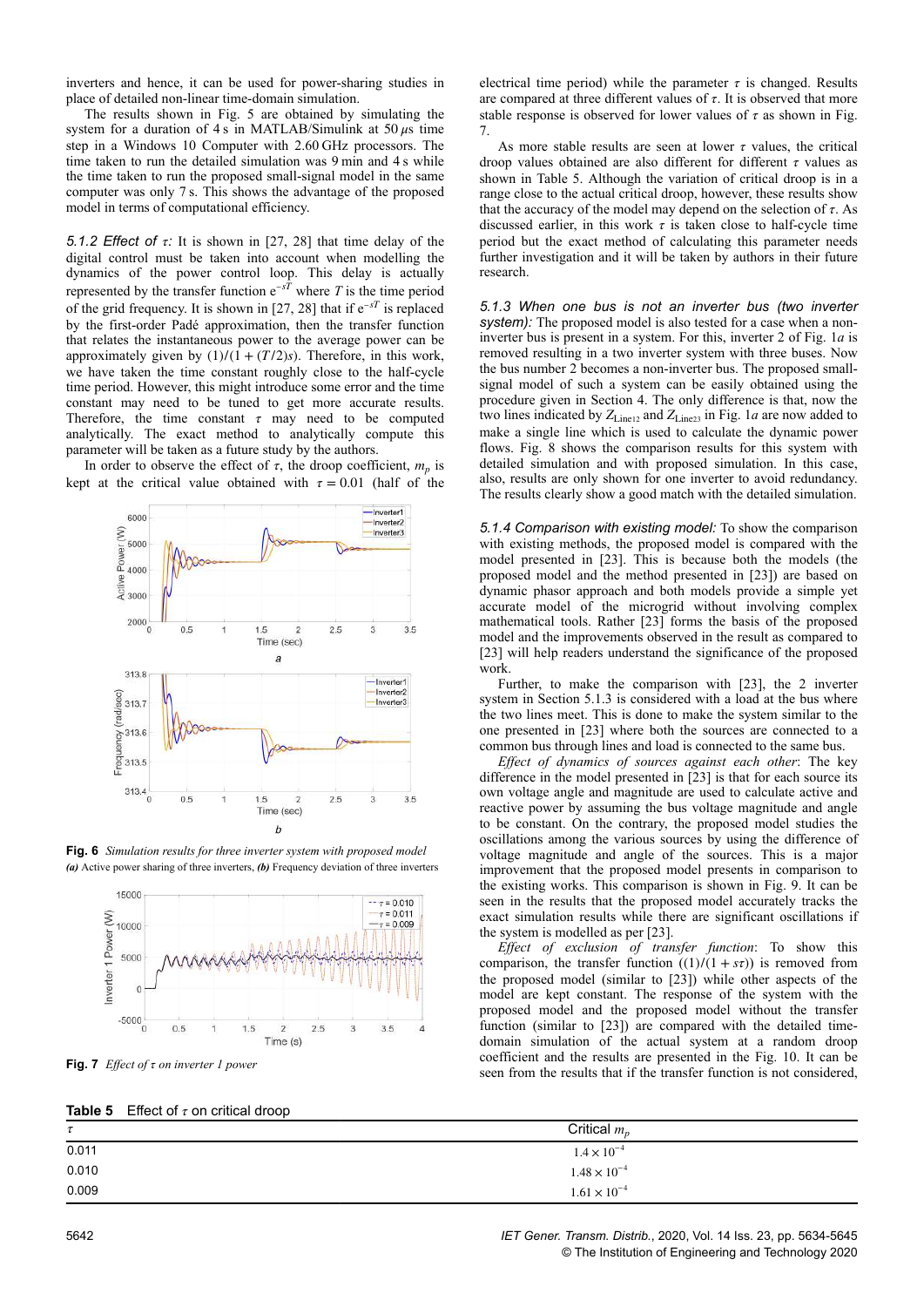

**Fig. 8** *Simulation results of detailed and proposed small signal model as per system in Section 5.1.3 (a)* Active power of inverter 1, *(b)* Frequency deviation of inverter 1, *(c)* Reactive power of inverter 1, *(d)* Voltage magnitude of inverter 1



**Fig. 9** *Effect of modelling process on inverter 1 power*



**Fig. 10** *Effect of exclusion of τ on inverter 1 power*

**Table 6** Effect of considering delay transfer function on critical droop

| Model                           | Critical $m_p$        |
|---------------------------------|-----------------------|
| detailed time domain simulation | $6.3 \times 10^{-4}$  |
| proposed                        | $7.1 \times 10^{-4}$  |
| without $\tau$                  | $14.9 \times 10^{-4}$ |



**Fig. 11** *Comparison of inverter 1 power with different methods*

more stable results are seen. This is in line with the above results that reduction of  $\tau$  results in a more stable response. This leads to significant error in the critical droop value as compared to the proposed model as shown in Table 6.

*Combined effect*: It is seen from the above results that the method presented in [23] gives two drawbacks. First, more oscillations are seen if the modelling used in [23] is used. On the contrary, in the second case, due to exclusion of the delayed transfer function more stable results are seen. The two effects are opposite to each other and the combined effect of the two is also compared with the proposed model by using both the two together, i.e. considering exclusion of the delay transfer function and considering the dynamics of the sources against a fixed bus together to make the model resemble the model proposed in [23]. The results are shown in Fig. 11. The results clearly show that the stabilising effect of exclusion of delay transfer function helps in reducing the oscillations in the system but the overall response still shows larger oscillations in comparison to the actual response while the proposed model gives more or less accurate results.

#### *5.2 Eigen value analysis of proposed model*

Eigenvalue analysis for the two cases described in the previous section is carried out using linear analysis toolbox of MATLAB to compare the stability limits and frequency modes of detailed small signal model and proposed small signal model.

*5.2.1 When every bus is an inverter bus:* For the three inverter microgrid system of Fig. 1*a*, eigenvalues are calculated. It is shown that there are two critical low-frequency modes in the system as tabulated in Table 2 as per the detailed small signal modelling. The eigenvalues obtained from the proposed model also show the critical low-frequency modes. Fig. 12 shows the trace of both modes on varying  $m_p$  and  $n_q$ . When  $m_p$  is increased up to a certain value at fixed  $n_q$ , the system becomes unstable due to the shifting of the mode-1 from left half to the right half of the s-plane as shown in Fig. 12*a*. Mode-2 also shifts towards the right (Fig. 12*a*), but due to the higher damping than mode-1, its movement is slower. Similarly, shifting of both the modes with varying  $n_q$  is also shown in Fig. 12*b*. Based on these traces, it can be concluded that there exists a critical droop value  $(m_p)$  for which the system is marginally stable. The comparison of the critical droop and the corresponding eigenvalue using both the model of Sections 3 and 4 are tabulated in Table 7. From the results shown in Table 7, it is found that the proposed model identifies the two critical modes as well as the system stability limit with acceptable accuracy. Hence, the proposed model is also able to predict the low-frequency modes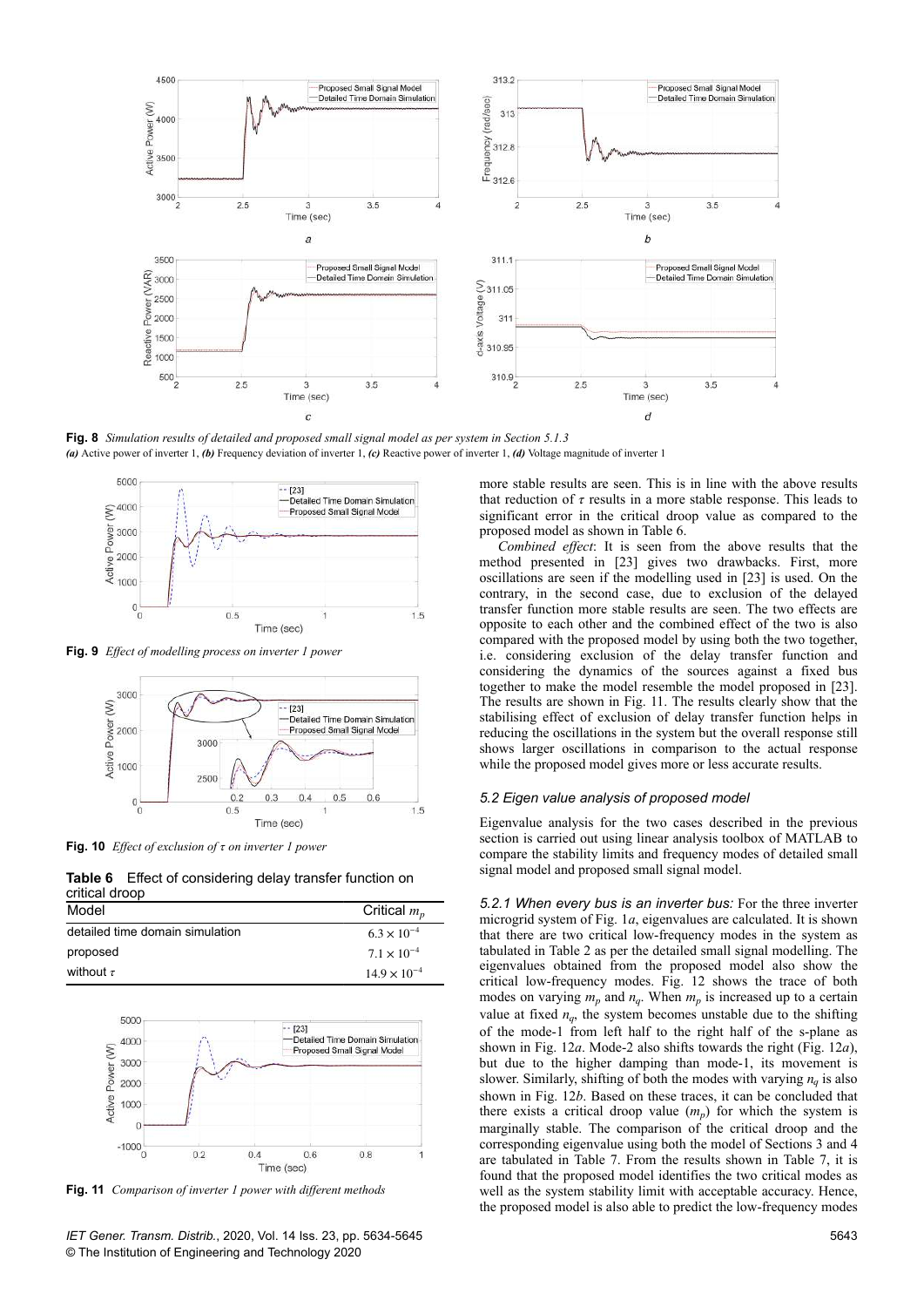

**Fig. 12** *Eigen value trace of dominant low-frequency modes for three inverter system*

(a) Trace of mode I and mode II  $m_p$  is increased at  $n_q = 1.3 \times 10^{-5}$ , (b) Trace of mode I and mode II system  $n_a$  is increased at  $m_p = 9 \times 10^{-5}$ 

and their sensitivity to droop parameters accurately for stability analysis. Without going into detailed computational modelling, the proposed model effectively calculates the results with very less computation.

*5.2.2 When one bus is not an inverter bus:* Eigenvalue analysis is also carried out for two inverter system using the detailed and proposed small-signal method. The trace of critical low-frequency mode for this system is shown in Fig. 13 and the comparison of critical droop value is also shown in Table 8. It is found that the proposed model also works well in identifying stability limit and frequency modes for this system making the proposed model more generic and simple for different configuration of microgrids.

From the simulation and eigen-value results, it is concluded that the proposed model not only predicts the system stability but also gives acceptable transient response in the time domain. Therefore, the proposed model can be used to simulate larger radial microgrids with passive loads by using linear transfer functions only.

#### *5.3 Discussion*

The approach presented in this paper has been implemented for two configurations of the microgrid. However, the method can be easily applied in any other configuration of droop controlled inverter-based microgrid using the three simple steps:

- Initialise the powers
- Calculate the dynamic power coefficients

• Appropriately add/subtract the power flowing from one source to the another. For a new source, it will only affect its neighbouring source while the rest will not change. Hence, the approach is easily scalable.

## **6 Conclusion**

This paper presents a simplified small signal stability analysis approach based on dynamic power flow for inverter-based isolated microgrids. Conventionally small-signal state space analysis is used to calculate the low-frequency modes of the system. However, the process is very complex and involves large computations for larger systems. Therefore, for stability studies, this work proposes a step by step procedure for developing an AGC-based simplified model to calculate the stability margin and the various lowfrequency modes present in isolated microgrids. Dynamic phasor based representation of the network is used to calculate the line

**Table 7** Stability limit and frequency modes for three inverter system

| Type of model                | Critical<br>stability limit<br>$(m_n)$ | Critical low-frequency<br>modes                                |
|------------------------------|----------------------------------------|----------------------------------------------------------------|
| detailed small<br>signal [4] | $1.15 \times 10^{-4}$                  | mode $I = -0.02 \pm 49.27$ j; mode<br>$II = -12.91 \pm 29.18i$ |
| proposed small<br>signal     | $1.48 \times 10^{-4}$                  | mode $I = -0.29 \pm 46.52$ j; mode<br>$II = -10.31 \pm 26.43i$ |



**Fig. 13** *Eigen value trace of dominant low-frequency modes for two inverter system*

(a) Trace of mode I when  $m_p$  is increased at  $n_q = 1.3 \times 10^{-5}$ , (b) Trace of mode I when  $n_q$  is increased at  $m_p = 9 \times 10^{-5}$ 

**Table 8** Stability limit and frequency modes for two inverter system

| Type of model                | Critical stability<br>limit $(m_n)$ | Critical low-frequency<br>modes |
|------------------------------|-------------------------------------|---------------------------------|
| detailed small signal<br>[4] | $6.3 \times 10^{-4}$                | mode $I = -0.06 \pm 68.98$ j    |
| proposed small signal        | $7.1 \times 10^{-4}$                | mode $I = -0.15 \pm 65.2i$      |

power flows which follow network dynamics. Other than the network, dynamics of droop controller of the inverter is considered for analysis. The process is much easier as compared to the conventional modelling and it can work effectively as verified by the time domain simulation results as well as by eigenvalue analysis. The added advantage obtained with this model is that it not only provides a simplified system for study but is also provides the flexibility of doing time-domain simulations as well as *s*domain analysis with the same system as it is a linear transfer function-based model. Therefore, the proposed modelling algorithm can be used for easier stability analysis of the larger systems having a large number of inverters with distributed passive loads. The accuracy of the model depends on the selection of the time constant *τ*. Although the value close to half electrical cycle is sufficiently accurate for inverter-based systems, the exact method of selection of the time constant will be taken by the authors as a future work.

## **7 Acknowledgments**

This work was supported in part by the Science  $\&$  Energy Research Board (SERB), Department of Science & Technology (DST), Govt. of India through the Distinguished Investigator Award (DIA) scheme (File number - DIA/2018/000032).